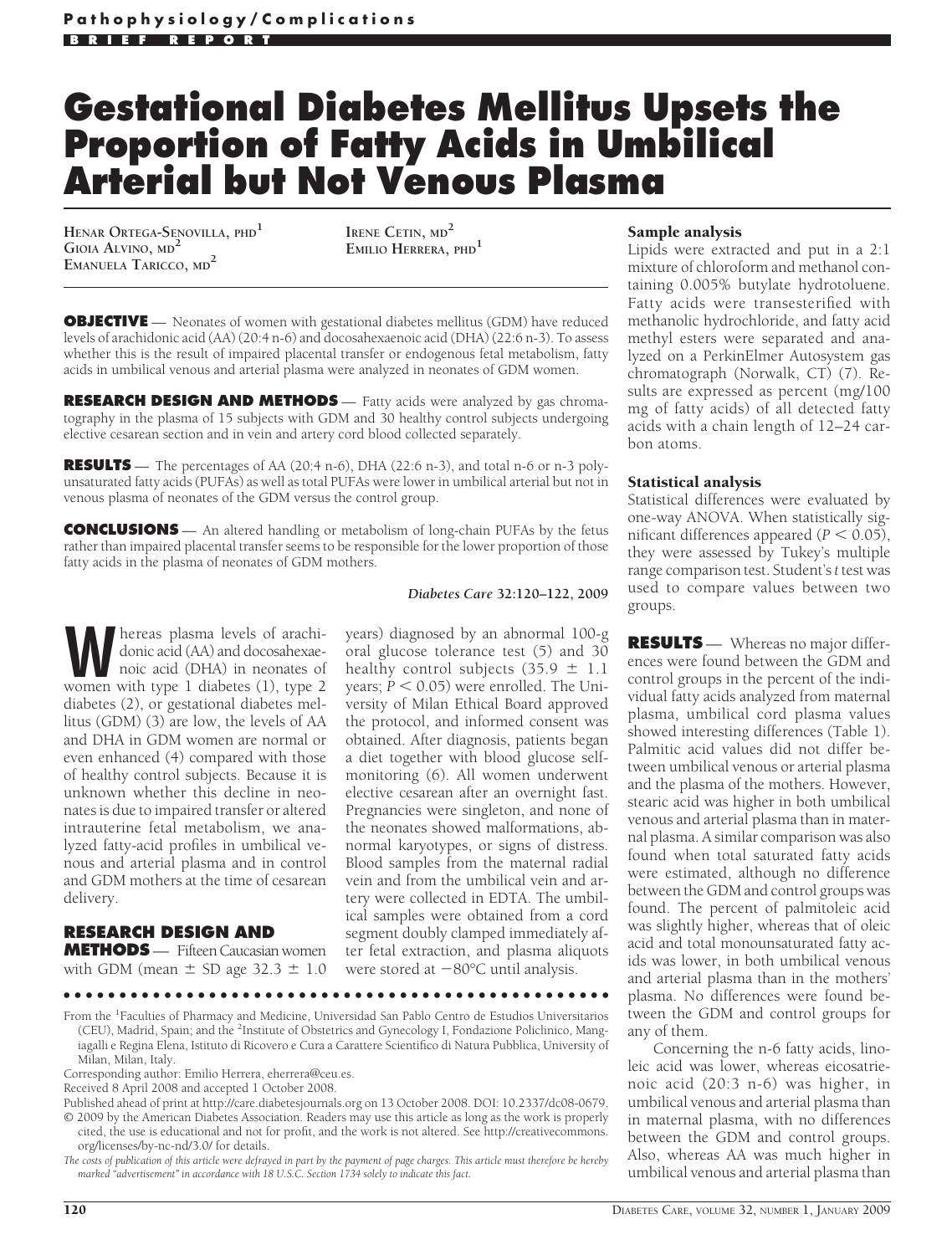**Table 1—***Percent of fatty acids (mg/100 mg fatty acids) in plasma of control (***n** *30) and GDM (***n** *15) pregnant women at cesarean section delivery and in their respective cord blood*

|                                     | Maternal vein                | Umbilical vein                | Umbilical artery           | $\cal P$ |
|-------------------------------------|------------------------------|-------------------------------|----------------------------|----------|
| Palmitic acid (16:0)                |                              |                               |                            |          |
| Control                             | $27.3 \pm 0.4$               | $25.4 \pm 1.1$                | $26.5 \pm 1.6$             | NS.      |
| <b>GDM</b>                          | $27.8 \pm 0.5^{ab}$          | $25.4 \pm 1.7^a$              | $31.6 \pm 2.6^{\rm b}$     | 0.0384   |
| Stearic acid (18:0)                 |                              |                               |                            |          |
| Control                             | $7.00 \pm 0.49^{\mathrm{a}}$ | $19.8 \pm 1.9^{\rm b}$        | $16.3 \pm 2.1^{\rm b}$     | 0.0000   |
| <b>GDM</b>                          | $6.83 \pm 0.64$ <sup>a</sup> | $19.8 \pm 2.9^{\rm b}$        | $13.2 \pm 2.1^{ab}$        | 0.0001   |
| <b>Total SFAs</b>                   |                              |                               |                            |          |
| Control                             | $36.2 \pm 0.5^{\text{a}}$    | $47.1 \pm 1.1^{\rm b}$        | $44.7 \pm 1.1^{\rm b}$     | 0.0000   |
| <b>GDM</b>                          | $36.4 \pm 0.7^{\rm a}$       | $47.2 \pm 2.0^{\rm b}$        | $46.6 \pm 1.9^b$           | 0.0000   |
| Palmitoleic acid (16:1 n-7)         |                              |                               |                            |          |
| Control                             | $3.24 \pm 0.15$              | $3.62 \pm 0.29$               | $3.77 \pm 0.33$            | NS.      |
| <b>GDM</b>                          | $2.73 \pm 0.21$ <sup>a</sup> | $3.93 \pm 0.47$ <sup>ab</sup> | $4.04 \pm 0.69^{\rm b}$    | 0.0026   |
| Oleic acid (18:1 n-9)               |                              |                               |                            |          |
| Control                             | $26.6 \pm 0.6^a$             | $19.4 \pm 0.5^{\rm b}$        | $18.4 \pm 0.9^{\rm b}$     | 0.0000   |
| <b>GDM</b>                          | $25.9 \pm 0.8^{\text{a}}$    | $20.4 \pm 1.0^{\rm b}$        | $20.6 \pm 1.4^{\rm b}$     | 0.0002   |
| <b>Total MUFAs</b>                  |                              |                               |                            |          |
| Control                             | $30.4 \pm 0.6^{\circ}$       | $24.5 \pm 0.7^{\rm b}$        | $23.4 \pm 1.1^{\rm b}$     | 0.0000   |
| <b>GDM</b>                          | $29.3 \pm 0.9$               | $25.8 \pm 1.5$                | $27.5 \pm 1.5$             | NS       |
| Linoleic acid (18:2 n-6)            |                              |                               |                            |          |
| Control                             | $22.6 \pm 0.7^a$             | $7.81 \pm 0.30^{\rm b}$       | $9.32 \pm 0.93^{\rm b}$    | 0.0000   |
| <b>GDM</b>                          | $23.1 \pm 1.0^a$             | $7.63 \pm 0.40^{\rm b}$       | $7.73 \pm 0.68^{\rm b}$    | 0.0000   |
| Eicosatrienoic acid (20:3 n-6)      |                              |                               |                            |          |
| Control                             | $1.40 \pm 0.12^a$            | $2.47 \pm 0.19^{\rm b}$       | $2.39 \pm 0.28^{\rm b}$    | 0.0001   |
| <b>GDM</b>                          | $1.25 \pm 0.13^a$            | $2.32 \pm 0.11^{\rm b}$       | $2.11 \pm 0.34^{\rm b}$    | 0.0002   |
| AA (20:4 n-6)                       |                              |                               |                            |          |
| Control                             | $5.11 \pm 0.20^{\text{a}}$   | $12.2 \pm 0.3^{\rm b}$        | $12.3 \pm 0.5^{\rm b}$     | 0.0000   |
| <b>GDM</b>                          | $5.67 \pm 0.20^{\text{a}}$   | $11.4 \pm 0.8$ <sup>b</sup>   | $10.2 \pm 0.8^{\text{b}}*$ | 0.0000   |
| Total n-6 fatty acids               |                              |                               |                            |          |
| Control                             | $29.7 \pm 0.8^{\text{a}}$    | $23.6 \pm 0.6^{\rm b}$        | $26.1 \pm 0.9^{\rm b}$     | 0.0000   |
| <b>GDM</b>                          | $30.6 \pm 1.0^a$             | $22.5 \pm 1.2^{\rm b}$        | $22.4 \pm 1.6^{\text{b}}*$ | 0.0000   |
| $\alpha$ -linolenic acid (18:3 n-3) |                              |                               |                            |          |
| Control                             | $0.413 \pm 0.060$            | <b>ND</b>                     | ND                         |          |
| <b>GDM</b>                          | $0.354 \pm 0.064$            | ND                            | ND                         |          |
| DHA (22:6 n-3)                      |                              |                               |                            |          |
| Control                             | $2.44 \pm 0.11^a$            | $3.99 \pm 0.16^{\rm b}$       | $4.32 \pm 0.19^{\rm b}$    | 0.0000   |
| <b>GDM</b>                          | $2.76 \pm 0.20^a$            | $3.96 \pm 0.32^{\rm b}$       | $3.15 \pm 0.31^{ab}$ †     | 0.0083   |
| Total n-3 fatty acids               |                              |                               |                            |          |
| Control                             | $3.64 \pm 0.15^a$            | $5.15 \pm 0.43^{\rm b}$       | $5.69 \pm 0.41^{\rm b}$    | 0.0006   |
| <b>GDM</b>                          | $3.94 \pm 3.49$              | $4.55 \pm 0.37$               | $3.57 \pm 0.30$ †          | NS.      |
| <b>Total PUFAs</b>                  |                              |                               |                            |          |
| Control                             | $33.6 \pm 0.8^a$             | $28.8 \pm 0.7^{\rm b}$        | $31.8 \pm 1.1^a$           | 0.0004   |
| <b>GDM</b>                          | $34.6 \pm 0.9^{\circ}$       | $27.1 \pm 1.2^b$              | $25.9 \pm 1.7^{\rm b}$ †   | 0.0000   |

Data are means  $\pm$  SEM. Tukey's test was used to determine differences between maternal, umbilical venous, and arterial plasma after one-way ANOVA. Different letters in a row indicate significant differences. The difference between GDM and control values were significantly different at  $*P < 0.05$  and  $\uparrow P < 0.01$  by Student's *t* test. Total SFAs, sum of 12:0, 14:0, 16:0, 18:0, 20:0, 22:0, 23:0, and 24:0. Total MUFAs, sum of 16:1, 18:1, and 20:1. Total n-6 fatty acids, sum of 18:2, 18:3, 20:2, 20:3, 20:4, 22:2, 22:4, and 22:5. Total n-3 fatty acids, sum of 18:3, 20:3, 20:5, 22:3, 22:5, and 22:6. Total PUFAs, sum of total n-6 plus n-3. MUFAs, monounsaturated fatty acids; SFAs, saturated fatty acids.

in maternal plasma, no differences were found between the GDM and control groups in maternal or umbilical venous plasma, although umbilical artery values appeared lower in the GDM than in the control group. A lower percent of n-6 polyunsaturated fatty acids (PUFAs) was

found in the umbilical arteries, but not in the umbilical veins, of the GDM group than of the control group.

For n-3 fatty acids, the percent of  $\alpha$ -linolenic acid in maternal plasma did not differ between the GDM and control groups, and  $\alpha$ -linolenic acid was unde-

## *Ortega-Senovilla and Associates*

tectable in umbilical venous and arterial plasma. The percent of DHA in both the control and GDM groups was higher in umbilical venous and arterial plasma than in maternal plasma, umbilical artery DHA values in the GDM group were lower than those in the control group, and no differences between the two groups were found in either maternal plasma or umbilical venous plasma. Similar intergroup comparisons were found for both n-3 PUFAs and total PUFAs, with values being lower in the umbilical arteries, but not in the umbilical veins, of the GDM than in those of the control group.

**CONCLUSIONS** — In agreement with previous reports (8), the plasma fatty-acid profile did not differ between GDM and control subjects. However, we show here for the first time that whereas the fatty-acid profile in umbilical venous plasma of GDM subjects does not differ from that of control subjects, a lower percent of both AA and DHA and of n-6 and n-3 PUFAs appears in GDM umbilical arterial plasma than in control umbilical arterial plasma. When the umbilical plasma fatty-acid profile is compared with the maternal plasma profile, there are higher proportions of saturated fatty acids but lower proportions of the two essential n-6 and n-3 fatty acids, linoleic acid and  $\alpha$ -linolenic acid, whereas proportions of their respectively derived long-chain PU-FAs, AA and DHA, are higher in umbilical plasma. Such enhancement in AA and DHA in fetal circulation is called "magnification" and interpreted as a result of their effective transfer throughout the placenta (9). However, their synthesis by the fetus from their respective precursors cannot be discarded (10,11). Thus, the decreased percent of the long-chain PUFA precursors on the fetal side may only be a reflection of their active conversion rather than a limited placental transfer. In fact, although not directly measured under in vivo conditions, placental transfer of both linoleic and  $\alpha$ -linolenic acid has been demonstrated to be even more efficient than that of AA using an ex vivo placental perfusion system (12).

Umbilical artery blood arrives at the placental capillaries from fetal tissues, whereas umbilical vein blood comes from the placental capillaries; its composition is therefore dependent on placental transfer activity. Because the placenta lacks desaturase activity (13), the higher proportions of AA and DHA in umbilical ve-